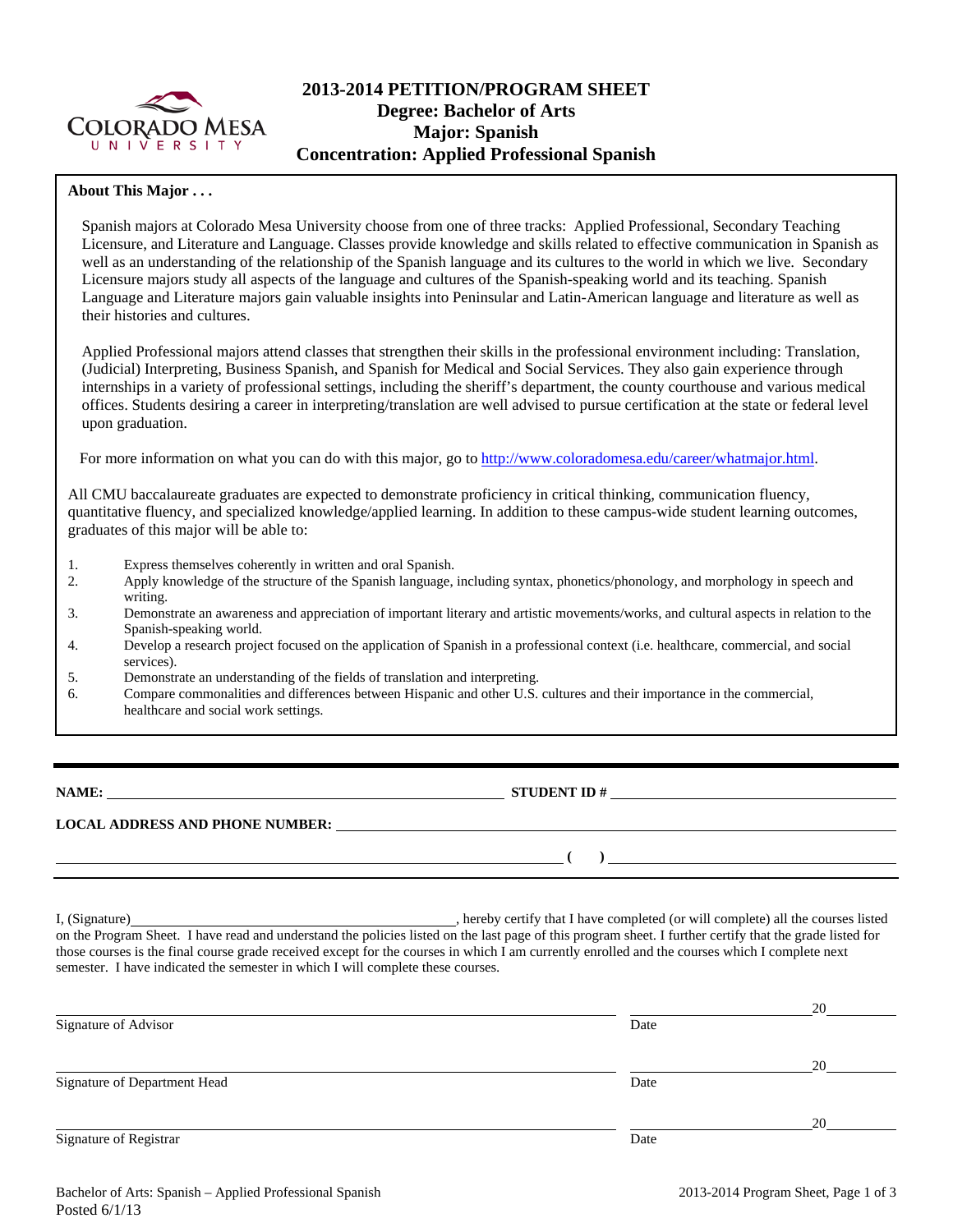#### **Students should work closely with a faculty advisor when selecting and scheduling courses prior to registration.**

Degree Requirements:

- <sup>120</sup> semester hours total (A minimum of 28 taken at CMU in no fewer than two semesters).
- 40 upper division credits (A minimum of 15 taken at the 300-400 course levels within the major at CMU).
- 2.00 cumulative GPA or higher in all CMU coursework
- 3.00 cumulative GPA or higher in coursework toward the major content area
- Pre-collegiate courses (usually numbered below 100) cannot be used for graduation.
- When filling out the program sheet a course can be used only once.
- A student must follow the CMU graduation requirements either from 1) the program sheet for the major in effect at the time the student officially declares a major; or 2) a program sheet for the major approved for a year subsequent to the year during which the student officially declares the major and is approved for the student by the department head. Because a program may have requirements specific to the degree, the student should check with the faculty advisor for additional criteria. It is the student's responsibility to be aware of, and follow, all requirements for the degree being pursued. Any exceptions or substitutions must be approved by the student's faculty advisor and Department Head.
- See the "Undergraduate Graduation Requirements" in the catalog for additional graduation information.

**GENERAL EDUCATION REQUIREMENTS** (31 semester hours) See the current catalog for a list of courses that fulfill the requirements below. If a course is on the general education list of options and a requirement for your major, you must use it to fulfill the major requirement and make a different selection within the general education requirement.

| Course No Title                                                                                                                     |             | Sem.hrs Grade Term/Trns | <b>FLAS 322</b> | Introduction to the Literature                                                                                                                                                                                                       |   |                                         |
|-------------------------------------------------------------------------------------------------------------------------------------|-------------|-------------------------|-----------------|--------------------------------------------------------------------------------------------------------------------------------------------------------------------------------------------------------------------------------------|---|-----------------------------------------|
|                                                                                                                                     |             |                         |                 | of Latin America                                                                                                                                                                                                                     | 3 |                                         |
| English (6 semester hours, must receive a grade of "C" or better and                                                                |             |                         | <b>FLAS 341</b> | Spanish and the Nature of                                                                                                                                                                                                            |   |                                         |
| must be completed by the time the student has 60 semester hours.)                                                                   |             |                         |                 | Language                                                                                                                                                                                                                             | 3 |                                         |
| ENGL 111 English Composition                                                                                                        | $3^{\circ}$ |                         | <b>FLAS 498</b> | Spanish Practicum                                                                                                                                                                                                                    | 3 |                                         |
| <b>ENGL 112 English Composition</b>                                                                                                 | 3           |                         |                 |                                                                                                                                                                                                                                      |   |                                         |
|                                                                                                                                     |             |                         |                 | <b>Concentration in Applied Professional Spanish (12 semester hours)</b>                                                                                                                                                             |   |                                         |
| Math: MATH 110 or higher (3 semester hours, must receive a grade                                                                    |             |                         | <b>FLAS 431</b> | Spanish for Medical & Social                                                                                                                                                                                                         |   |                                         |
| of "C" or better, must be completed by the time the student has 60                                                                  |             |                         |                 | <b>Services</b>                                                                                                                                                                                                                      | 3 |                                         |
| semester hours.)                                                                                                                    |             |                         | <b>FLAS 433</b> | <b>Business Spanish</b>                                                                                                                                                                                                              | 3 | <u> 1989 - John Stone, mars et al.</u>  |
|                                                                                                                                     |             |                         | <b>FLAS 434</b> | Translation                                                                                                                                                                                                                          | 3 | <u> 1999 - Jan Barnett, mars et al.</u> |
|                                                                                                                                     |             |                         | <b>FLAS 435</b> | Interpreting                                                                                                                                                                                                                         | 3 |                                         |
| <b>Humanities</b> (3 semester hours)                                                                                                |             |                         |                 |                                                                                                                                                                                                                                      |   |                                         |
|                                                                                                                                     |             |                         |                 | <b>Electives</b> (All college level courses appearing on your final transcript,                                                                                                                                                      |   |                                         |
|                                                                                                                                     |             |                         |                 | not listed above that will bring your total semester hours to 120 hours.)                                                                                                                                                            |   |                                         |
| Social and Behavioral Sciences (6 semester hours)                                                                                   |             |                         |                 | (38 semester hours; 1 hour of upper division may be needed.)                                                                                                                                                                         |   |                                         |
|                                                                                                                                     |             |                         |                 |                                                                                                                                                                                                                                      |   |                                         |
|                                                                                                                                     |             |                         |                 | <u> 2002 - Antonio Alemania (h. 1888).</u>                                                                                                                                                                                           |   |                                         |
|                                                                                                                                     |             |                         |                 |                                                                                                                                                                                                                                      |   |                                         |
|                                                                                                                                     |             |                         |                 | <u>and the second control of the second control of the second control of the second control of the second control of the second control of the second control of the second control of the second control of the second control </u> |   |                                         |
| Natural Sciences (7 semester hours, one course must include a lab)                                                                  |             |                         |                 | <u> 2002 - John Schweizer, Amerikaansk politik (d. 1982)</u>                                                                                                                                                                         |   |                                         |
|                                                                                                                                     |             |                         |                 | <u> 1999 - John Harrison, mars ann an 1990 - 1990 - 1990 - 1990 - 1990 - 1990 - 1990 - 1990 - 1990 - 1990 - 1990 - 1990 - 1990 - 1990 - 1990 - 1990 - 1990 - 1990 - 1990 - 1990 - 1990 - 1990 - 1990 - 1990 - 1990 - 1990 - 1990</u> |   |                                         |
|                                                                                                                                     |             |                         |                 |                                                                                                                                                                                                                                      |   |                                         |
| __ __L __________________ ____ _____ _____                                                                                          |             |                         |                 |                                                                                                                                                                                                                                      |   |                                         |
|                                                                                                                                     |             |                         |                 | <u> 1999 - Jan James James, mars and de la provincia (m. 1908)</u>                                                                                                                                                                   |   |                                         |
| <b>History</b> (3 semester hours)                                                                                                   |             |                         |                 |                                                                                                                                                                                                                                      |   |                                         |
| <b>HIST</b><br><u> 1990 - Jan Alexandri, politik eta politik eta politik eta politik eta politik eta politik eta politik eta po</u> |             |                         |                 | فسننتش والمستنصر والمستنين والمستند المستند والمستند والمستني والمستندر                                                                                                                                                              |   |                                         |
|                                                                                                                                     |             |                         |                 |                                                                                                                                                                                                                                      |   |                                         |
| <b>Fine Arts</b> (3 semester hours)                                                                                                 |             |                         |                 |                                                                                                                                                                                                                                      |   |                                         |
|                                                                                                                                     |             |                         |                 |                                                                                                                                                                                                                                      |   |                                         |

Course No Title Sem.hrs Grade Term/Trns

| <b>OTHER LOWER DIVISION REQUIREMENTS (6 semester hours)</b> |  |
|-------------------------------------------------------------|--|
|-------------------------------------------------------------|--|

|        | <b>Kinesiology</b> (3 semester hours) |  |  |
|--------|---------------------------------------|--|--|
|        | KINE 100 Health and Wellness          |  |  |
| KINA 1 |                                       |  |  |
| KINA 1 |                                       |  |  |

\_\_\_\_\_\_ \_\_\_\_ \_\_\_\_\_\_\_\_\_\_\_\_\_\_\_\_\_\_\_\_\_\_\_\_ \_\_\_\_ \_\_\_\_\_ \_\_\_\_\_\_\_\_

**Applied Studies** (3 semester hours)

**FOUNDATION COURSES** (6 semester hours) Two **consecutive** classes in the **same** foreign language. Must receive a grade of "C" or better. FLAS 114 & 115 will **NOT** fulfill this requirement. FLA\_\_ \_\_\_\_ \_\_\_\_\_\_\_\_\_\_\_\_\_\_\_\_\_\_\_\_\_\_\_\_ \_\_\_\_ \_\_\_\_\_ \_\_\_\_\_\_\_\_

### **SPANISH – APPLIED PROFESSIONAL SPANISH CONCENTRATION REQUIREMENTS**

(39 semester hours) Must pass all courses with a grade of "C" or higher.

|                 | <b>Spanish Core</b> (27 semester hours) |               |  |
|-----------------|-----------------------------------------|---------------|--|
| <b>FLAS 301</b> | <b>Advanced Spanish Grammar</b>         | 3             |  |
| <b>FLAS 302</b> | <b>Advanced Spanish</b>                 |               |  |
|                 | Composition                             | 3             |  |
| <b>FLAS</b> 311 | History & Culture of Spain              | 3             |  |
| <b>FLAS 312</b> | History & Culture of Latin              |               |  |
|                 | America                                 | 3             |  |
| <b>FLAS 303</b> | <b>Advanced Spanish</b>                 |               |  |
|                 | Conversation                            | 3             |  |
| <b>FLAS</b> 321 | Intro to the Literature of Spain        | $\mathcal{R}$ |  |
| <b>FLAS</b> 322 | Introduction to the Literature          |               |  |
|                 | of Latin America                        | 3             |  |
| <b>FLAS</b> 341 | Spanish and the Nature of               |               |  |
|                 | Language                                | 3             |  |
| <b>FLAS 498</b> | Spanish Practicum                       |               |  |

| FLAS 431 | Spanish for Medical & Social |  |
|----------|------------------------------|--|
|          | Services                     |  |
| FLAS 433 | <b>Business Spanish</b>      |  |
| FLAS 434 | Translation                  |  |
| FLAS 435 | Interpreting                 |  |
|          |                              |  |

\_\_\_\_\_\_ \_\_\_\_ \_\_\_\_\_\_\_\_\_\_\_\_\_\_\_\_\_\_\_\_\_\_\_\_ \_\_\_\_ \_\_\_\_\_ \_\_\_\_\_\_\_\_